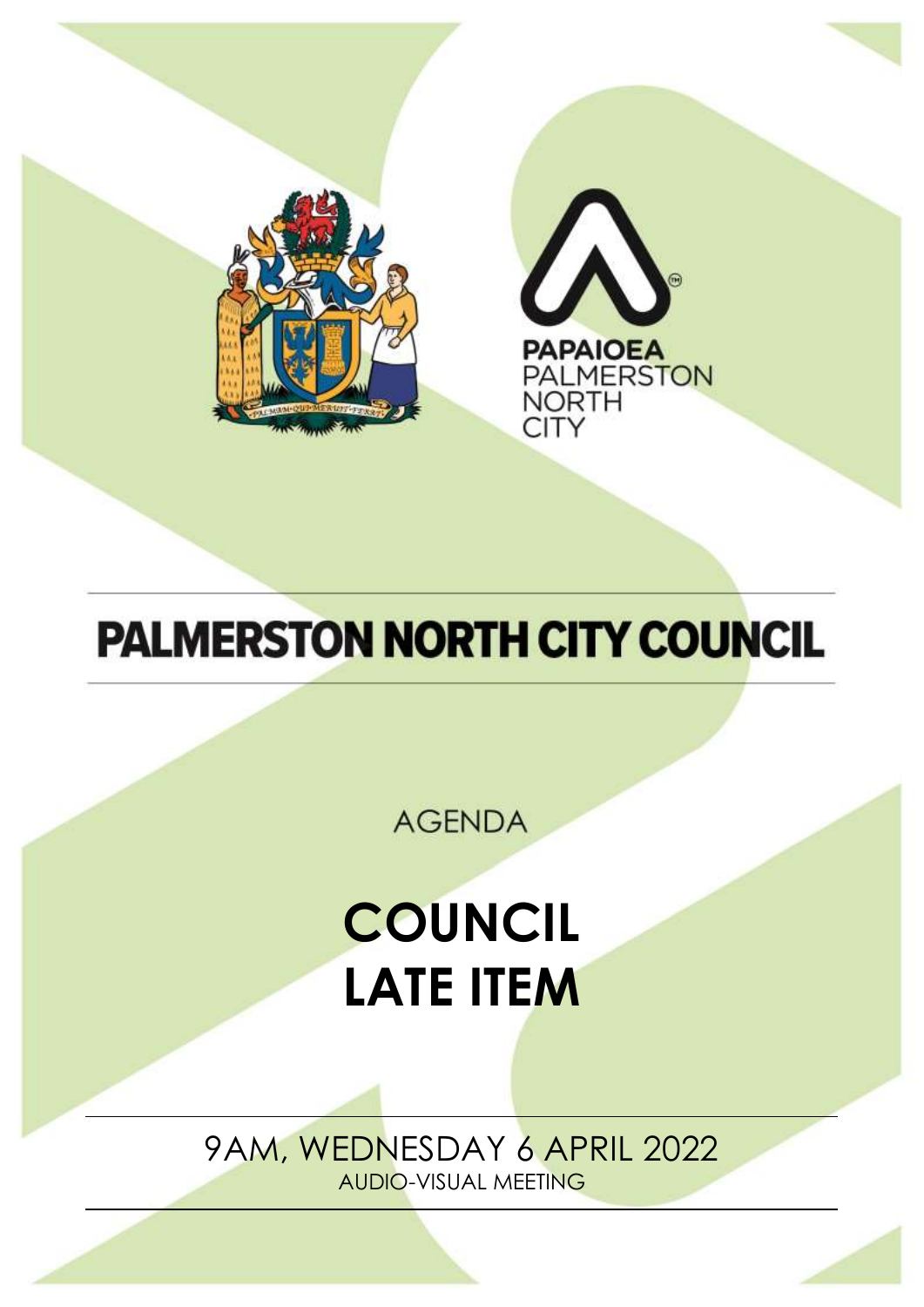# **MEMBERS**

**Grant Smith (Mayor) Aleisha Rutherford (Deputy Mayor) Patrick Handcock ONZM Brent Barrett Susan Baty** Leonie Hapeta **Rachel Bowen** Lorna Johnson **Zulfiqar Butt Billy Meehan Vaughan Dennison Orphée Mickalad Renee Dingwall Karen Naylor Lew Findlay QSM Bruno Petrenas** 

AGENDA ITEMS, IF NOT ATTACHED, CAN BE VIEWED AT

pncc.govt.nz | Civic Administration Building, 32 The Square City Library | Ashhurst Community Library | Linton Library

### **Chris Dyhrberg** Acting Chief Executive | PALMERSTON NORTH CITY COUNCIL

Te Marae o Hine 1 32 The Square Private Bag 11034 | Palmerston North 4442 | New Zealand pncc.govt.nz

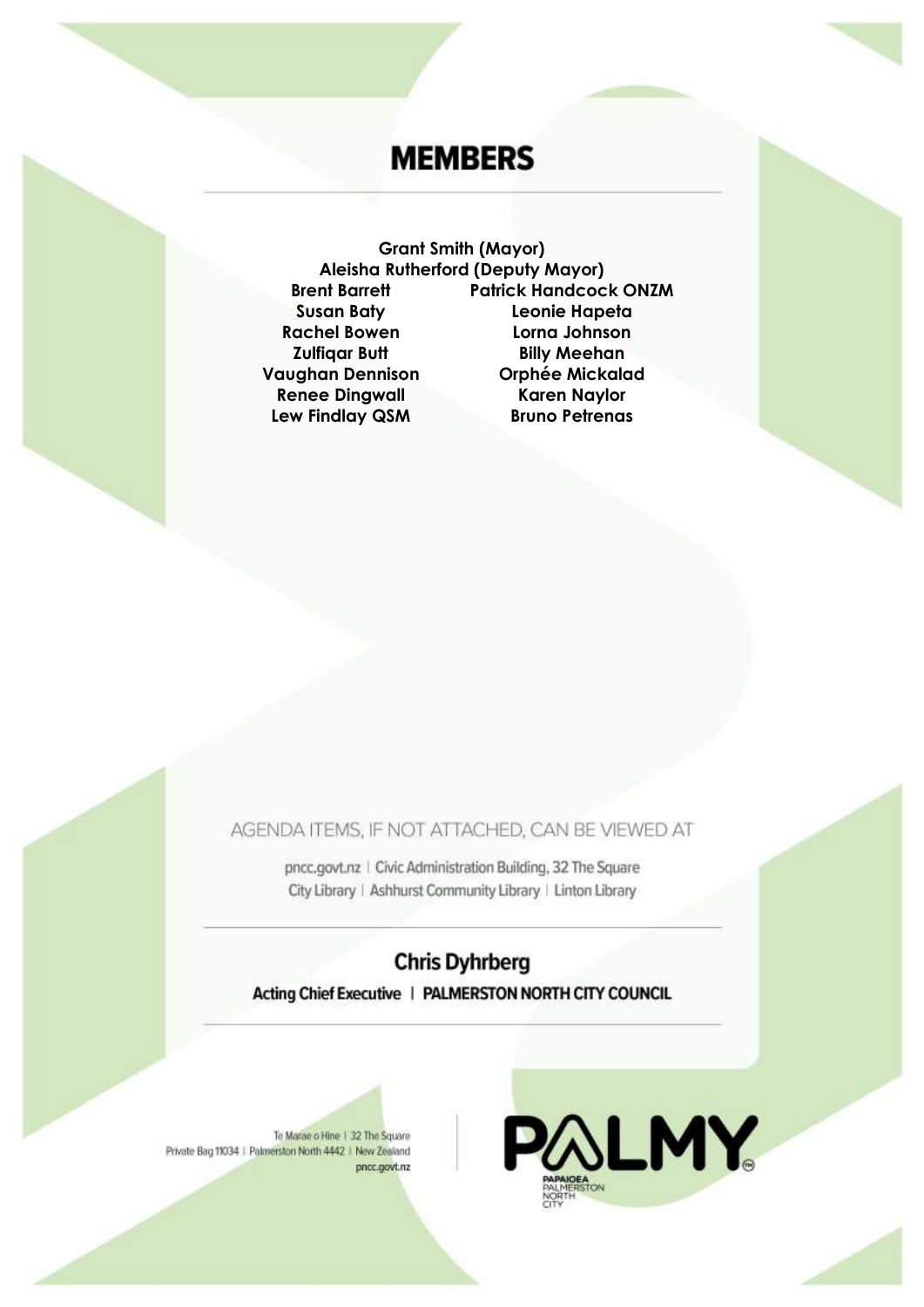

## **COUNCIL MEETING**

6 April 2022

## **ORDER OF BUSINESS**

### **LATE REPORT**

**26. Council Chamber and vaccine pass requirements** Page [5](#page-4-0) Memorandum, presented by Hannah White, Democracy and Governance Manager.

**Reason for lateness-** Central government announcement that Palmerston North remains in Red setting were confirmed following publishing of the Council's agenda

**Reason for urgency**- Delay of paper to the May Council meeting would mean that vaccine pass requirements would remain for committee meetings for the month of April without opportunity for discussion by Council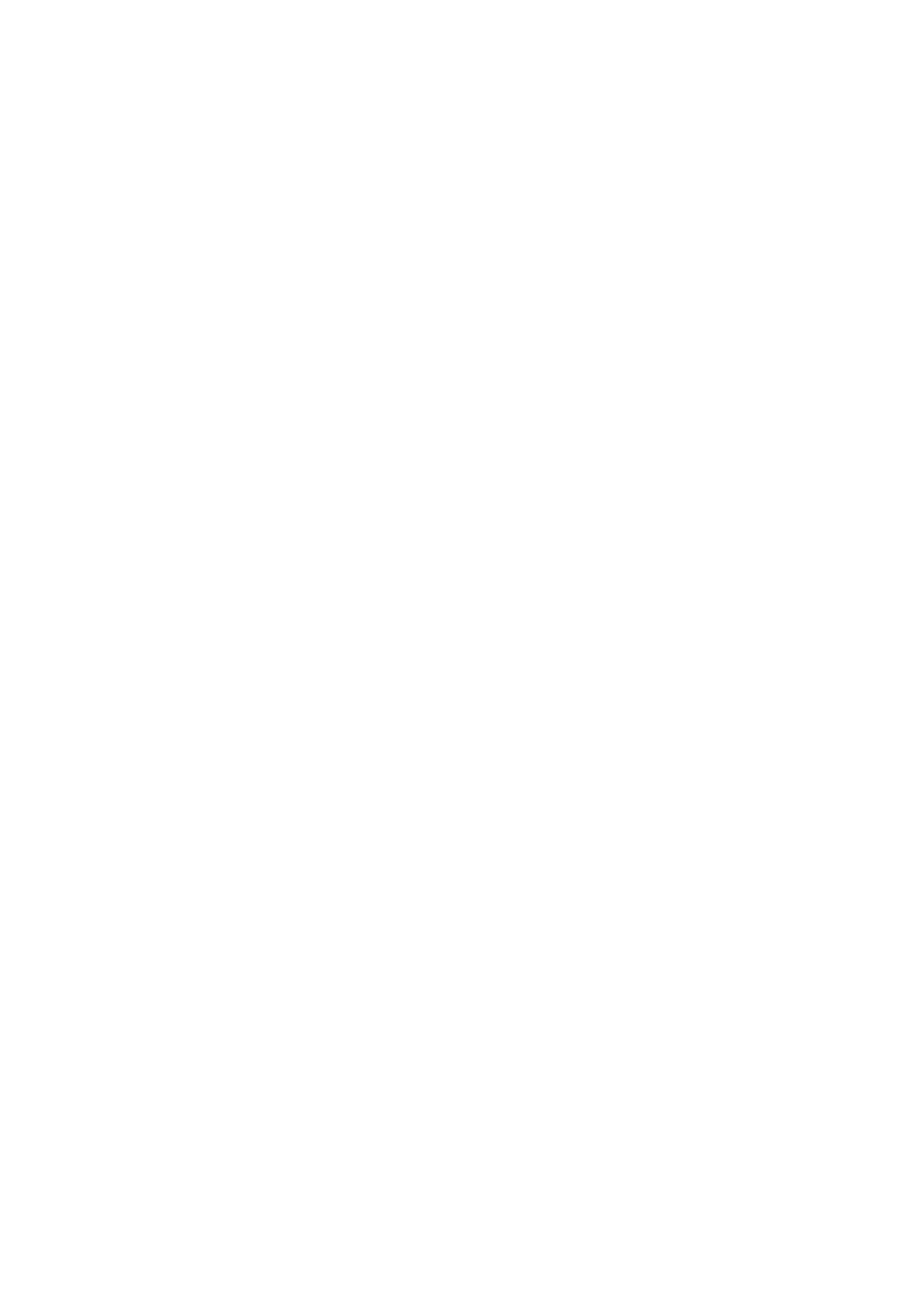

## <span id="page-4-0"></span>**MEMORANDUM**

| TO:                  | Council                                              |
|----------------------|------------------------------------------------------|
| <b>MEETING DATE:</b> | 6 April 2022                                         |
| TITLE:               | <b>Council Chamber and vaccine pass requirements</b> |
| <b>PRESENTED BY:</b> | Hannah White, Democracy and Governance Manager       |
| <b>APPROVED BY:</b>  | <b>Sheryl Bryant, Assistant Chief Executive</b>      |

#### **RECOMMENDATION(S) TO COUNCIL**

**1. That the vaccine pass requirement for access to the Council Chamber be removed.**

#### **1. ISSUE**

On 2 March 2022 Council resolved:

#### **(5-22)**

- 1. That where the New Zealand government has placed limits on Palmerston North that would require Democracy and Governance staff and/or Elected Members to work from home OR where the Chief Executive (or in their absence Deputy Chief Executive) in concurrence with the Chair (or in their absence Deputy Chair) has determined that staff and/or member capacity limits the holding of meetings in person, then that particular Council/Committee meeting will move online, meeting at their scheduled times via digital means according to LGA Sch.7, s.25B, under the Epidemic Preparedness COVID-19 Notice 2020. In the event that a standing committee or a meeting of Council cannot be serviced, the Chief Executive will advise the Chair of the committee (or in their absence the Deputy Chair or in their absence the Mayor) that the committee or Council meeting will need to be cancelled and any urgent business moved to the next appropriate meeting.
- 2. That where Palmerston North is under the COVID-19 Protection Framework "Traffic light Orange, or Green," Council and Committees will continue to meet in person following public health guidance, unless Recommendation 1 is in effect.
- 3. That where Palmerston North is under the COVID-19 Protection Framework "Traffic light Red," Council and Committees will continue to meet in person following public health guidance with those present required to present a New Zealand government regulated Vaccine Pass, unless Recommendation 1 is in effect.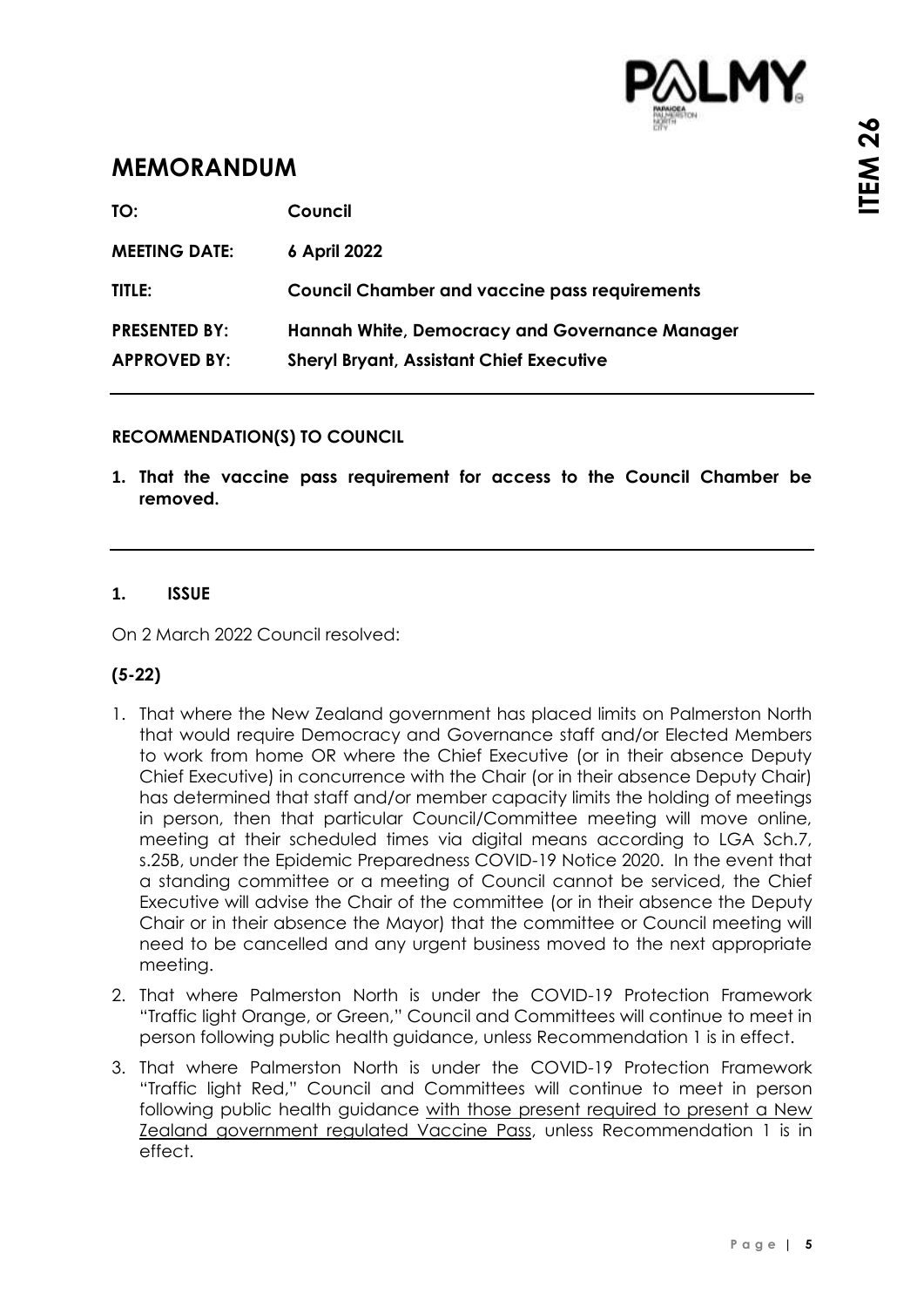

4. That Council note that where the Epidemic Preparedness COVID-19 Notice 2020 remains in force, members, staff and the public may choose to attend meetings remotely or in person, with those present in person required to present a New Zealand government regulated Vaccine Pass. Digital access to the meeting will be provided for members who request to attend remotely.

Since that time, Palmerston North is seeing peak case numbers and the country remains in the red traffic light under the COVID-19 Protection Framework, however the central government has now revised its advice around the use of vaccine passes.

As a consequence of the revision of the public health advice, the vaccine pass requirements on Council facilities have been lifted as of 5 April 2022. Following this operational decision, the staff vaccination policy was also suspended as of 5 April 2022.

The Chamber is the only council facility which retains a vaccine pass requirement for the public. In order to lift the vaccination requirement on the Council Chamber, Council would need to resolve to change their previous decisions noted above.

#### **2. BACKGROUND**

Recent meetings of Council committees and Council itself have been held online on as-per-need basis in accordance with resolution 5-22.1. There is no recommendation to rescind 5-22.1 at this stage. In other words, meetings may continue be held online as required. The public will continue to be notified of the location of each meeting.

Furthermore, the Epidemic Notice remains in place until at least June 2022, upon which it may be renewed for subsequent 3-month period. Thus, 5-22.4 also remains in place. This means that should any elected member, member of the community or staff member feel unsafe or is otherwise unable to attend in person for any reason, they may choose to attend via digital means, and this will be provided for.

Risk assessment notes that length of meetings heightens the risk of transmission between those that attend, however it can no longer be argued that there is an overall increased risk of COVID-19 infection and transmission with visiting the facility compared to other community locations. This is because of other controls now in place, specifically the high rate of vaccination within Palmerston North and the availability of booster vaccinations for adults and vaccinations for children (ages 5- 11 years). Other public health measures also remain in place, eg. mask-wearing and distancing.

Accordingly, officers recommend that the vaccine pass requirement included in resolution 5-22.3 and 5-22.4 be removed (underlined for highlight).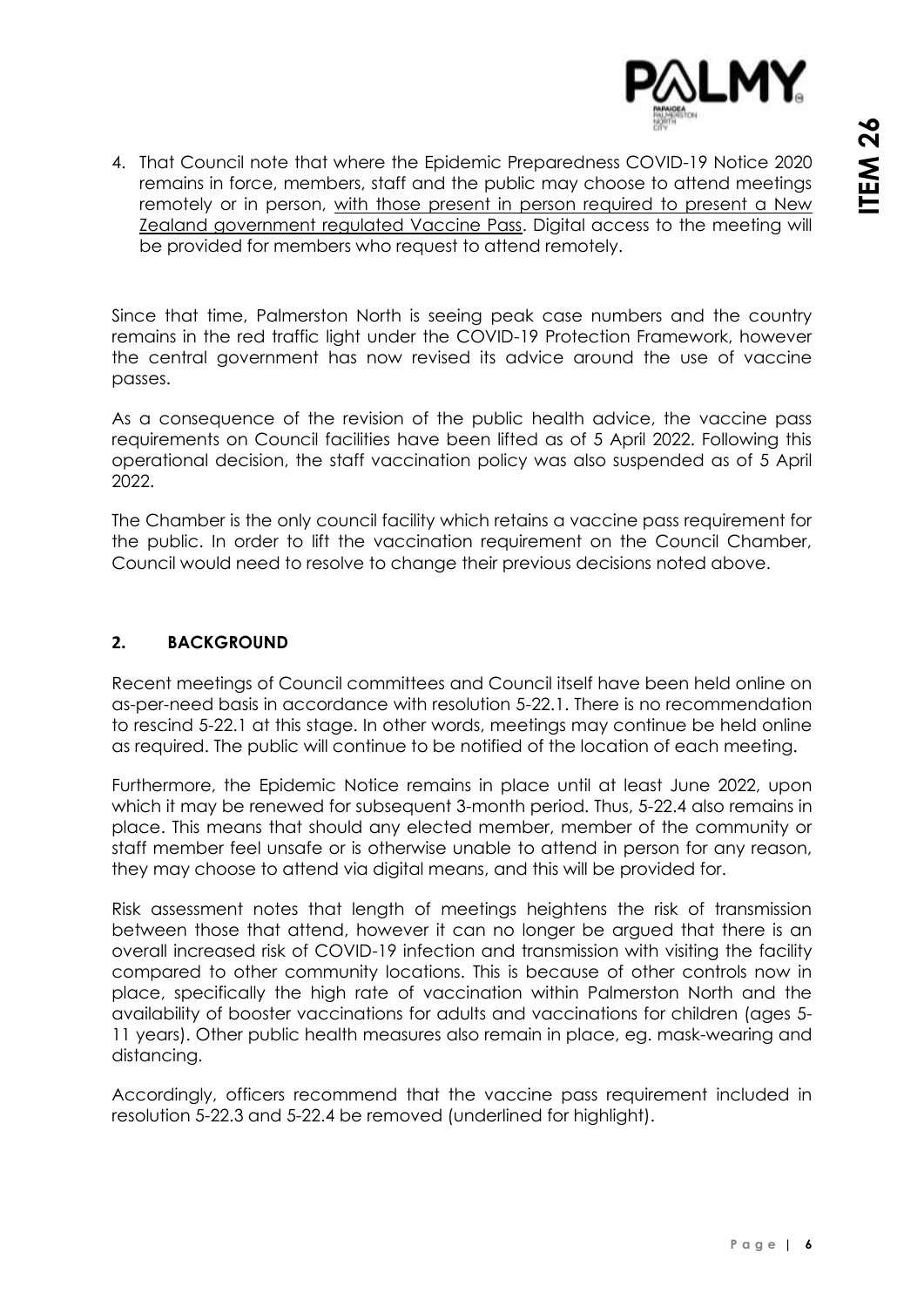

Reasons for doing so include:

- Risk assessment noted above
- Consistency of risk assessment application across all Council facilities
- Congruity of policy application for all Council staff
- Clarity of messaging to members of the public
- Democratic access for those who wish to participate in person
- Continuity of choice for those who wish to attend remotely

#### **3. NEXT STEPS**

The public will be informed of the decision.

#### **4. COMPLIANCE AND ADMINISTRATION**

|                                                                                         | Does the Council have delegated authority to decide?                                                                                                                                               |              |
|-----------------------------------------------------------------------------------------|----------------------------------------------------------------------------------------------------------------------------------------------------------------------------------------------------|--------------|
|                                                                                         | If Yes quote relevant clause(s) from Delegations Manual                                                                                                                                            | Yes          |
| Are the decisions significant?                                                          |                                                                                                                                                                                                    | <b>No</b>    |
|                                                                                         | If they are significant do they affect land or a body of water?                                                                                                                                    |              |
| Can this decision only be made through a 10 Year Plan?                                  | <b>No</b>                                                                                                                                                                                          |              |
| this<br>Does<br>Consultative procedure?                                                 | decision require consultation through<br>Special<br>the                                                                                                                                            | <b>No</b>    |
|                                                                                         | Is there funding in the current Annual Plan for these actions?                                                                                                                                     | Yes          |
| plans?                                                                                  | Are the recommendations inconsistent with any of Council's policies or                                                                                                                             | <b>No</b>    |
|                                                                                         | The recommendations contribute to Goal 5: A Driven & Enabling Council                                                                                                                              |              |
| Governance and Active Citizenship                                                       | The recommendations contribute to the achievement of action/actions in<br>The action is: Ongoing review of governance systems and structures to support<br>Council's effectiveness and reputation. |              |
| Contribution<br>$\overline{1}$<br>strategic<br>direction and to<br>social,<br>economic, | participation can<br>continue<br>Democratic<br>during<br>pandemic, allowing for both organisational and individual<br>assessment of risk.                                                          | <b>COVID</b> |